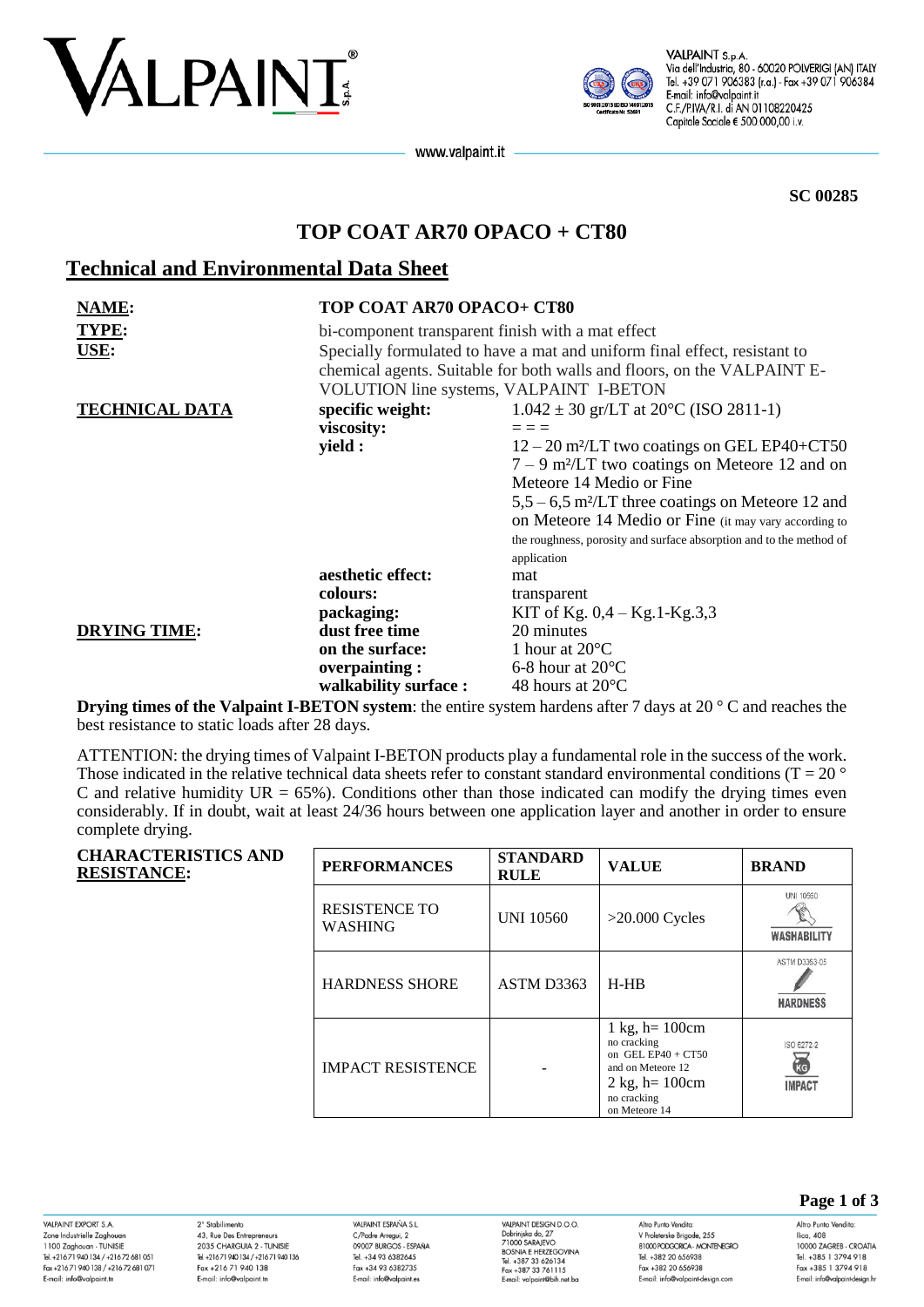



VALPAINT S.p.A Via dell'Industria, 80 - 60020 POLVERIGI (AN) ITALY Tel. +39 071 906383 (r.a.) - Fax +39 071 906384 E-mail: info@valpaint.it C.F./P.IVA/R.I. di AN 01108220425 Capitale Sociale € 500.000,00 i.v.

**SC00285**

www.valpaint.it

### **CHARACTERISTICS AND RESISTANCE:**

| <b>PERFORMANCES</b> | <b>STANDARD</b><br><b>RULE</b> | <b>VALUE</b>                    | <b>BRAND</b> |  |  |
|---------------------|--------------------------------|---------------------------------|--------------|--|--|
| GLOSS               | <b>EN ISO 2813</b>             | Max 5.8 GU<br>On smooth surface |              |  |  |
| QUVB 1000h          | ISO 11507                      | Gloss $loss < 10\%$             |              |  |  |

**Gloss measurement may vary based on roughness, color and overall surface reflectance. The values shown in the table were measured in the laboratory on standard surfaces.**

#### **ENVIROMENTAL**   $PERFORMANCES:$

| <b>PERFORMACES</b>                                         | <b>STANDARD</b><br><b>RULE</b> | <b>VALUE</b>                              | <b>BRAND</b>                                                        |
|------------------------------------------------------------|--------------------------------|-------------------------------------------|---------------------------------------------------------------------|
| <b>ABSENCE OF</b><br><b>DANGEROUS</b><br><b>SUBSTANCES</b> |                                | <b>FREE</b>                               | <b>IPA</b><br><b>APEO</b><br><b>FORMALDEIDE</b><br><b>AMMONIACA</b> |
| <b>FORMALDEHYDE</b><br><b>ISSUE RATE, X</b>                | <b>JIS A 1902-3</b>            | $X<0.005$ mg/m <sup>2</sup> h<br>$F$ **** | K09025 - K09026<br><b>FORMALDEIDE</b><br><b>FREE</b>                |

## **PREPARATION OF THE PRODUCT:**

## **catalysation:** to catalyse with CT80

The Top Coat AR70 must be catalyzed with CT80, mixing it very well with a spatula and making sure that the material attached to the walls of the can flows into the middle to be well mixed. The CT80 catalyst is very resistant to humidity, so once the can has been opened, it must be used completely or carefully closed. The application must be done within 1 hour at 20 ° C from mixing.

**APPLICATION: system:** Sponge trowel or Mohair woolen roller **coats:** 2

**APPLICATION CYCLE: FOR VALPAINT E-VOLUTION Marbled Effect or Other Decorative Effects:** to make the surface more uniform, while maintaining the final mat effect, wait 18 - 24 hours at 20 $\degree$  C to allow the EP40 Gel to solidify. Then sand only the parts with lumps and imperfections with 400/500 sandpaper, then apply two coats of two-component Top Coat AR70 Opaco with a compact sponge roller PV 109 or 110. Always wait 6 - 8 hours at 20 ° C between the first and second coat. In any case, do not wait more than 24 hours at  $20 \degree$  C.

**FOR VALPAINT E-VOLUTION Smooth Effect:** After 12 hours at 20 ° C from the application of Meteore 12, apply two coats of Top Coat AR70 Opaco with Mohair PV 31 wool roller. Always wait 6 - 8 hours at 20 ° C between the first and second coat. In any case, do not wait more than 24 hours at 20 ° C.

**FOR VALPAINT I-BETON:** After 12 hours at 20 ° C from the application of Meteore 14 Medio or Fine, clean the surface from any lumps and dust before finishing the decoration with the Top Coat AR70 Opaco to have a final mat effect protected by 'water. Apply two or three coats of Top Coat AR70 Opaco with a Mohair PV 31 wool roller.

Wait 6 - 8 hours at 20 ° C between the first and second coat. In any case, do not wait more than 24 hours at 20 ° C**.**

**Application temperature**: higher than  $+ 5 \degree$  C and lower than  $+ 30 \degree$  C.

VAI PAINT EYPORT & A Zone Industrielle Zaghoua 1100 Zaghouan - TUNISIE Tel. +21671940134/+21672681051 Fax +216 71 940 138 / +216 72 681 071 E-mail: info@valpaint.tr

2° Stabilimento 43, Rue Des Entrepreneurs 2025 CHARCLILA 2 TUNISIE Tel. +21671 940 134 / +21671 940 136 Fax +216 71 940 138 E-mail: info@valpaint.tn

VAIRAINT ESPAÑA S I C/Padre Arregui, 2 OOOOZ BIJDCOS ESDAÑA Tel. +34 93 6382645 Fax +34 93 6382735 E-mail: info@valpaint.es

VAIRAINT DESIGN D O O VALPAINT DESIGN D.C<br>Dobrinjska do, 27<br>71000 SARAJEVO<br>BOSNIA E HERZEGO Tel. +387 33 626134 Fax +387 33 761115 E-mail: valoaint@bib.net ba

Altro Punto Vendita V Proleterske Brigade, 255 **PRODUCED PRODUCT AND THE RECOMMENDED** Tel. +382 20 656938 Fax +382 20 656938 E-mail: info@valpaint-design.com

## **Page 2 of 3**

Altro Punto Vendita: Ilica, 408 10000 ZAGRER - CROATIA Tel. +385 1 3794 918 Fax +385 1 3794 918 E-mail: info@valpaint-desian.hr